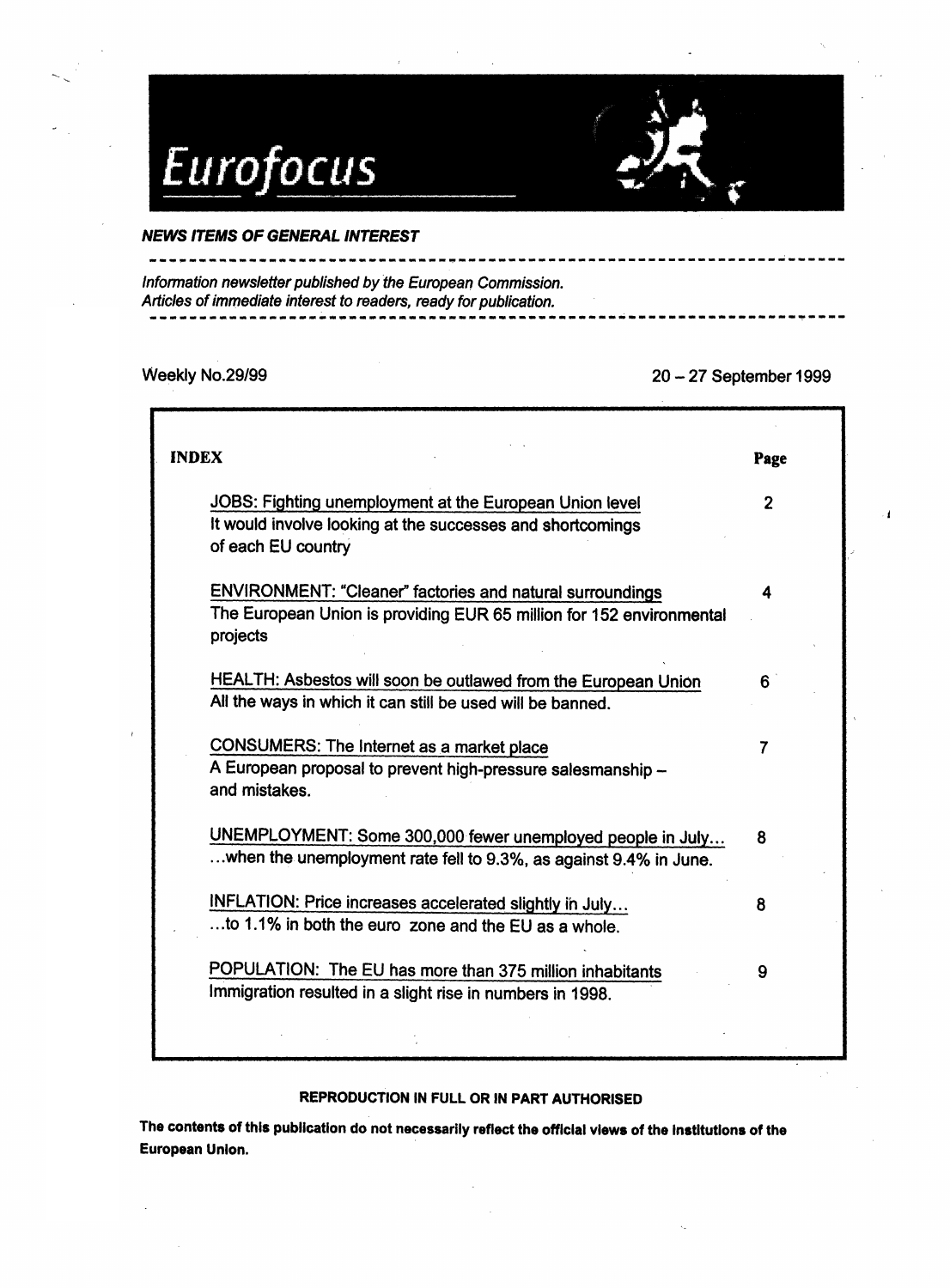ŧ,

 $\tilde{\phantom{a}}$ 

## JOBS: Fighting unemployment at the European Union level

It would involve looking at the successes and shortcomings of each EU country.

Unemployment is a problem which all European Union (EU) countries have been facing for several years now. Some countries and regions have been more successful than others in creating jobs and avoiding long-term unemployment. The EU, however, can help all of them combat unemployment more effectively by telling each of them where they are doing reasonably well, and at the same time asking them to take certain steps in problem areas.

A proposal along these lines was made by the European Commission to the EU Council of Ministers in early September, as part of a package of measures to promote employment. It was the very first proposal of its kind to be made by the Commission, and it was made possible by the Amsterdam Treaty which came into force on May 1. and allows the EU to make such recommendations to its member states.

If the proposal is adopted by the Council, the EU will ask the UK, for example, to encourage a partnership approach, involving both trade unions and employers' organizations, to the modernization of the way in which work is organized. Ireland would be asked to adopt a global strategy aimed at increasing women's participation in the labour market. Germany and France would be asked to discourage early retirement, and Portugal to improve its educational system.

These recommendations are not the work of desk-bound bureaucrats, but are based on a detailed examination of the job situation in the various EU countries, in the light of measures the EU has already taken. The fact is that the EU has been active in the fight against unemployment at the European level for nearly two years now. It has adopted employment guidelines for 1998 and 1999 which apply to all 15 member states. To ensure their implementation, each EU country has adopted a national action plan.

. .. / ...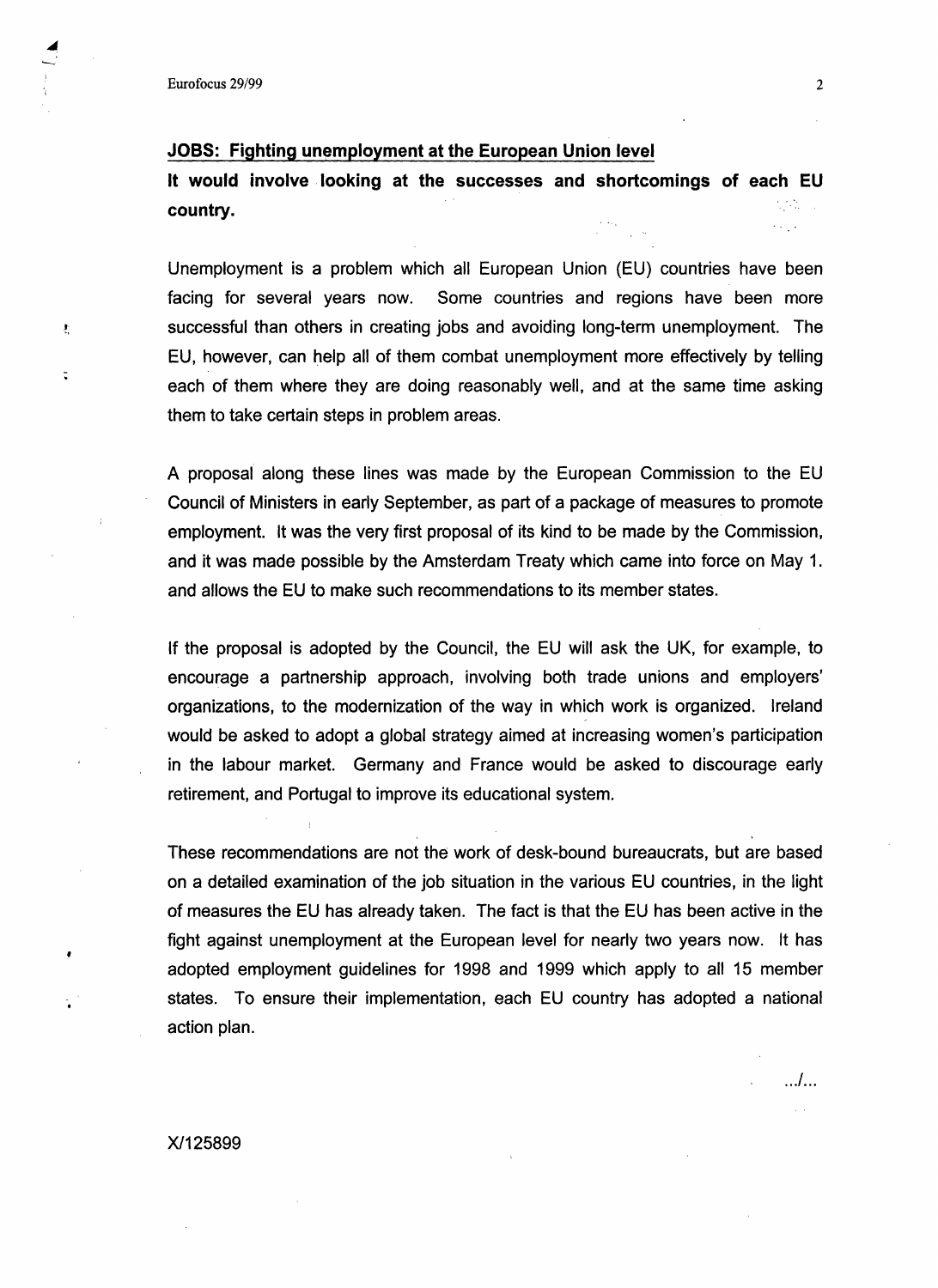. t

We now know how member states carried out their 1998 action plans, and how they have implemented the 1999 European guidelines; this information can be found in a extensive report, published in early September. With this as its starting point, the European Commission was able to propose both the employment guidelines for 2000 and its very first recommendations to member states.

The report notes that the number of people with jobs in the EU rose by 1.8 million in 1998; this was twice as many as in the previous year. Even so, this figure is below the peak reached in 1991. The situation remains a matter of concern for certain groups of Europeans. Thus slightly over half the women of working age have a job; this is true of fewer than 48% of men and women between the ages of 50 and 64. What is more, the number of people who have been jobless for more than a year fell only marginally last year, when it stood at 5.2 million.

Through its employment guidelines for 1998 and 1999 the EU is trying to promote four key objectives. They are the effective integration of the jobless into the labour market; developing the entrepreneurial spirit; encouraging businesses and their employees to adapt to change, and strengthening equality of opportunity for women and men.

The guidelines now proposed for the year 2000 retain these four objectives, with changes here and there. To begin with, there should be more preventive action at the individual level, with a view to the effective integration of the jobless into the labour market, before they fall into the unemployment trap. Next, access to the Internet should be made easier in schools, so as to allow students to acquire skills in the field of Information Technology .

The Commission's recommendations stress two desirable changes. The first of these is the modernization of work organization, to be carried out on the basis of agreements between trade unions and employers' organizations. The second is job creation at the local level, with the participation of public employment services. Finally, and no less important, is the emphasis which the proposed employment guidelines put on maintaining those who are over 50, or even 60 years of age, in active life.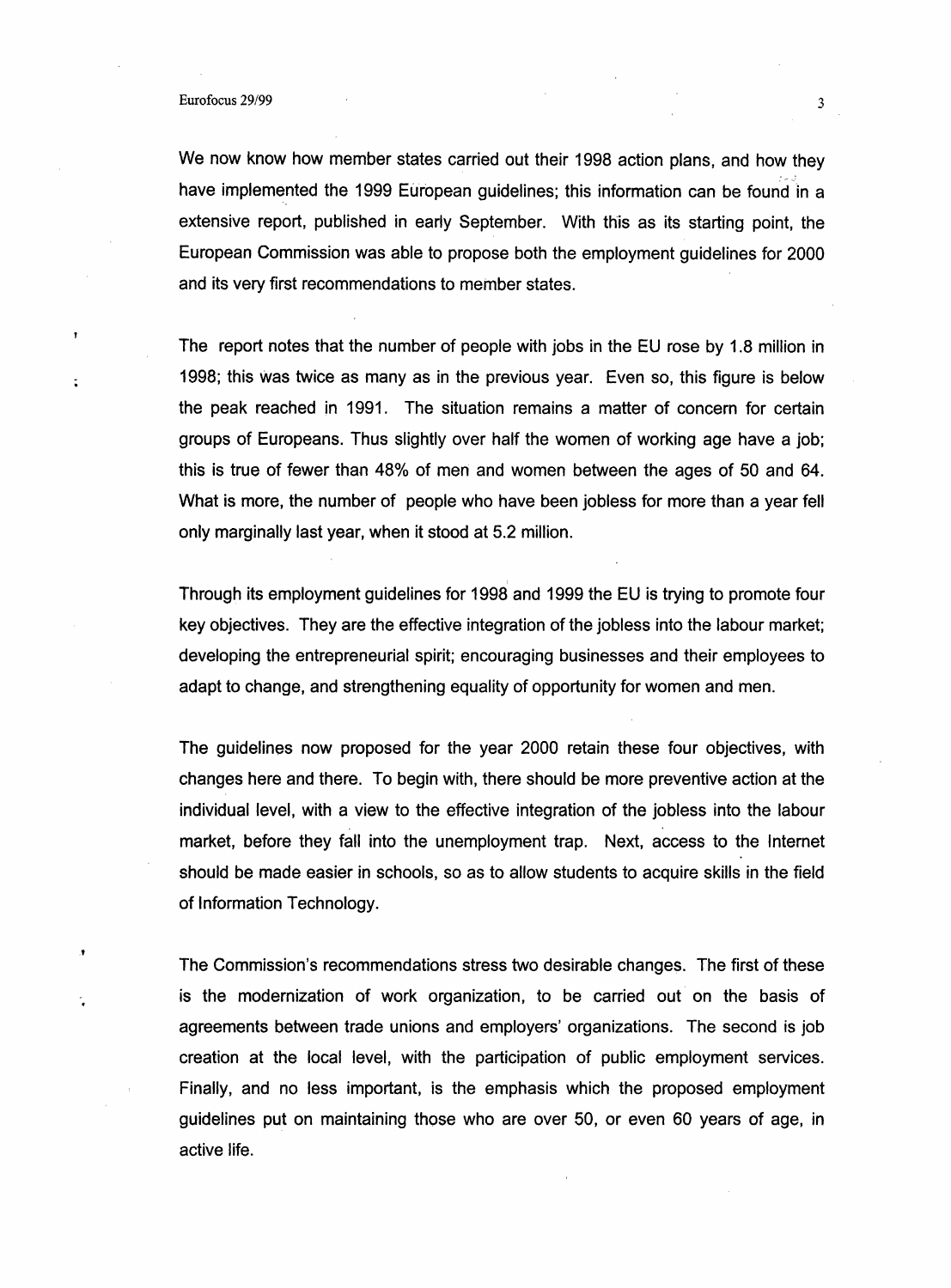Eurofocus 29/99 4

The most significant commitment by EU member states on employment is to offer a fresh start, by 2002 at the latest, to every unemployed young person before he or she has been jobless for six months, and for 12 months in the case of all other people without jobs. So far four countries honour this undertaking. They are Britain, Ireland, Denmark and Sweden. Another five should have taken the necessary steps by 2002. They include Austria, Finland, France, Portugal and Spain. According to the report, Germany, Luxembourg and the Netherlands should do more, while Belgium, Greece and Italy have fallen behind.

The other quantified commitment  $-$  it provides for the participation of at least 20% of unemployed persons in such "active measures" as professional training and work experience - was given by half the EU countries. Five have promised to meet it by 2002; they are Austria, France, Greece, Portugal and Spain. The corresponding situation in Britain, Italy and the Netherlands is not known.

## **ENVIRONMENT: "Cleaner" factories and natural surroundings**

#### **The European Union is providing EUR 65 million for 152 environmental projects.**

Oil and its by-products, such as fuel oil, blacken the seas, even in the absence of oil slicks. And the task of cleaning up beaches, and the seas that wash them, is hardly child's play. In order to recover the oil and other dangerous substances that have leaked from sunken vessels, a Dutch company will carry out tests using a full-scale model of a radio-controlled robot submarine. A UK firm will develop novel, low-cost . biodegradable absorbent materials for waste water treatment, while an Irish firm will study solvent and energy recovery technologies.

The European Union (EU) will co-finance these three projects, as well as another 149 environmental projects, in the framework of its LIFE programme. An announcement to this effect was made by the European Commission at the end of August.

... / ...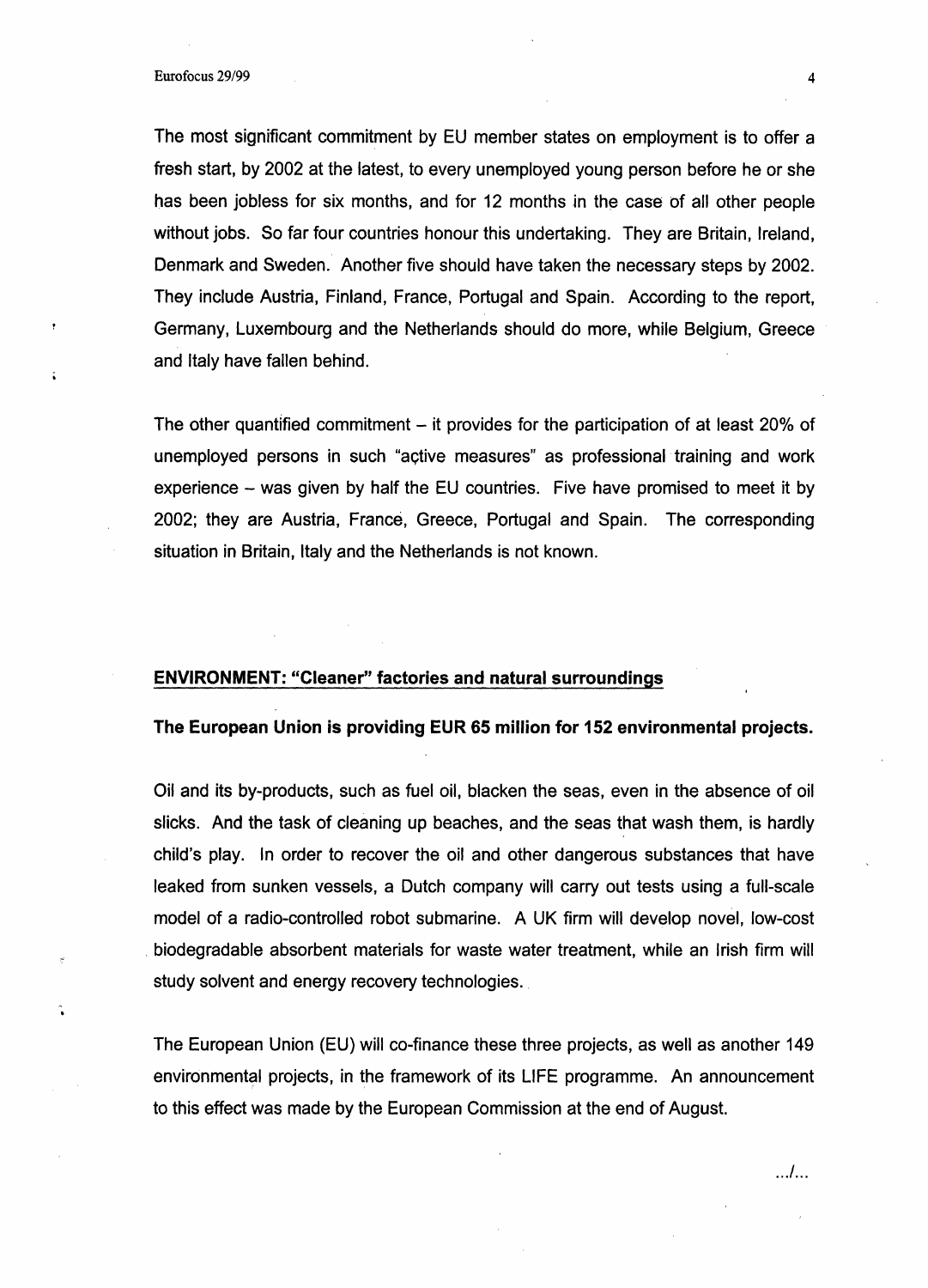The 152 projects in question are the latest to be co-financed by LIFE, the only EU programme which supports ecological initiatives in all parts of Europe, irrespective of how well-off they are. LIFE has a total budget of EUR 450 million\* for the period from 1996 to 1999. It supports three main types of projects, through LIFE-Nature, which seeks to protect animals and plants, as well as their habitat; LIFE-Environment and LIFE-Third Countries, for projects involving non-EU countries also.

The 152 new projects, for which the EU is providing EUR 65 million, are being undertaken in the framework of LIFE-Environment, which is devoted to improving the environment. The projects approved for co-financing range from a demonstration plant for the treatment of oil wastes and sludge, to the sustainable 'management of high tourist flows and the creation of job opportunities.

As many as 84 of the projects will be implemented by local authorities. Projects for the elimination and treatment of waste are the most numerous, particularly in Ireland, Belgium, Greece and Spain. An Austrian project will tackle the recycling of waste. The University of Wales will study the problem of restoring biodiversity at former mining sites, while Kerry County Council in Ireland will implement a waste management project called ANSWER - A New Solid Waste Environmental Response. The Dutch town of Swolle will set up a water distribution system in a new industrial zone, which will both save water and reduce pollution.

Another 59 projects are designed to develop clean technologies. Here, too, waste disposal ranks high, with companies from several countries working either to limit the quantities of waste that are generated, or to recycle them. Other projects are aimed at making industry more environment-friendly. A UK firm will implement and evaluate an innovative way of reducing emissions of volatile organic compounds in the printing industry, while an Italian firm will seek to reduce considerably the environmental impact of textile printing.

The nine remaining projects will lay the foundations for further activities, particularly in the areas of water and waste.

Detailed information on the various projects can be found on the Internet at: http://europa.eu.int/comm/life/home.htm

\*1 EUR = UK £0.65 or IR 0.79.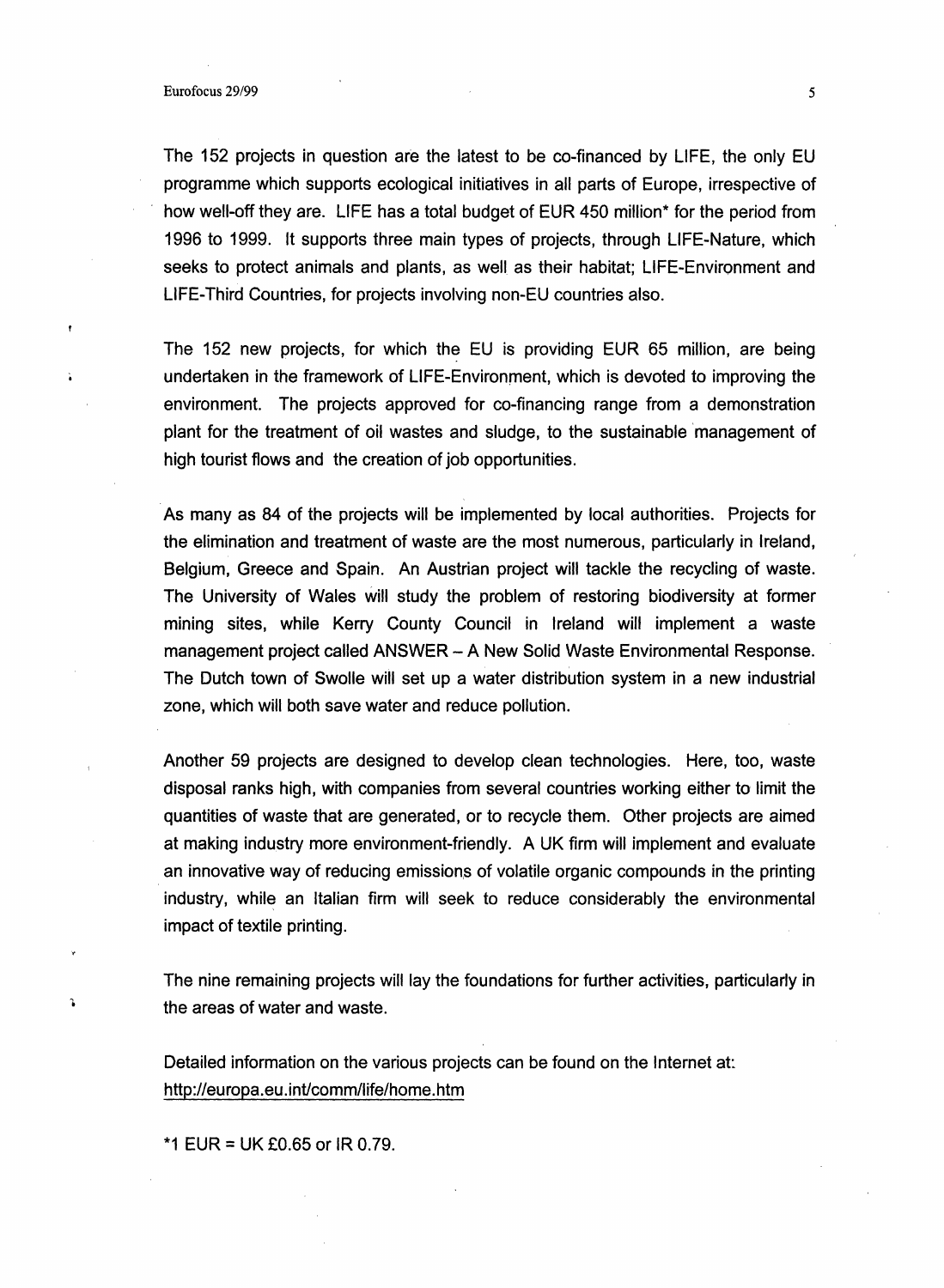### **HEALTH: Asbestos will soon be outlawed from the European Union**

#### **All the ways in which it can still be used will be banned.**

Asbestos in all its guises will be banned throughout the 15-nation European Union (EU). The six kinds of asbestos in existence can cause cancer, particularly lung cancer, and scar the lungs of those who handle it or breathe it in. The EU banned five of the six varieties in 1991, and made the use of the sixth, chrysotile or white asbestos, illegal in the case of 16 groups of products. The European Commission has now decided to prohibit other uses of this type of asbestos.

White asbestos is still used in the manufacture of asbestos cement products, certain pipes and roofing, in brake and clutch linings for heavy vehicles and, finally, in certain types of seals and gaskets. It is already banned in nine of the 15 EU member states; they are Austria, Belgium, Denmark, Finland, France, Germany, Italy, the Netherlands and Sweden. But there are derogatioos from the ban, which vary from one EU country to another.

Under the recent EU decision, all EU countries will have to prohibit the use of white asbestos by 1 January 2005 at the latest. The fact is that reliable substitutes can now be found for all uses of chrysolite except one. The exception, and it is a very limited one, is the diaphragm used for electrolysis in certain chlorine plants. But as these diaphragms are used in a closed system on-site, the risk to health and to the environment is very small. Hence its exemption from the recent decision banning the use of white asbestos. Even so, the derogation will be re-examined in 2003.

The EU also plans to re-examine a 1983 directive, or European law, regulating the handling of the asbestos to be found at the workplace. The aim is to do more to protect those who must remove it, as well as those who repair or maintain buildings containing asbestos.

Further information is available on the Internet at http://europa.eu.int/comm/dg03/directs/dg3c/index.htm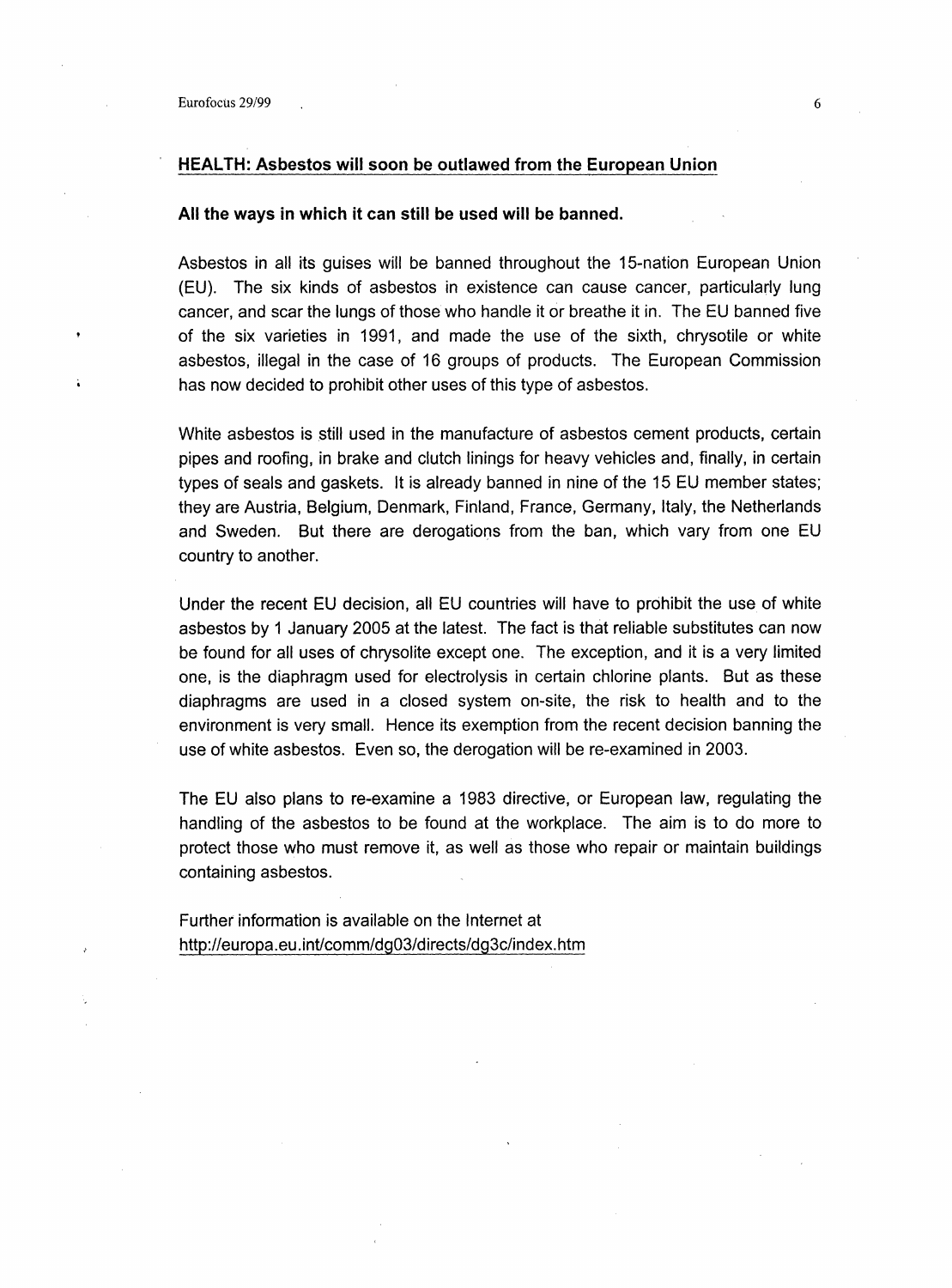•

#### **CONSUMERS: The Internet as a market place**

## A European proposal to prevent high-pressure' salesmanship- and mistakes.

You have a personal computer (PC), surf the Internet and you would now like to use it to order software, records, books ... But you do not want to be inundated with offers for products of no interest to you and which have not asked for. Nor do you want to run the risk of finding yourself required to pay for an item not selected by you.

A new directive will shortly meet these legitimate concerns, if the European Parliament and European Union (EU) Council of Ministers adopt the proposal sent to them by the European Commission in early September. The proposal amends a directive submitted last year, with a view to establishing a single market, with common rules, for electronic commerce in the EU. It takes into account the changes sought by members of the European Parliament, in order to clarify certain points of particular interest to consumers.

Under the terms of the Commission's proposal, all EU member states will have to ensure that consumers can register their names  $-$  on so-called opt-out registers  $-$  if they do not wish to receive unsolicited commercial offers. Internet service providers will have to monitor these registers on a regular basis, in order to ensure that consumers' wishes are being followed.

Where a consumer agrees electronically  $-$  by clicking on an icon, for example - to purchase a product or service, the Commission's proposal specifies that the contract is concluded when an acknowledgement of receipt of acceptance is received electronically by the purchaser.

The seller must make it possible for the purchaser to obtain information which would allow him to identify and correct handling errors and accidental transactions before the conclusion of the contract. Finally, the seller will have to provide the buyer with the contract terms, in a way that will allow him to store and reproduce them.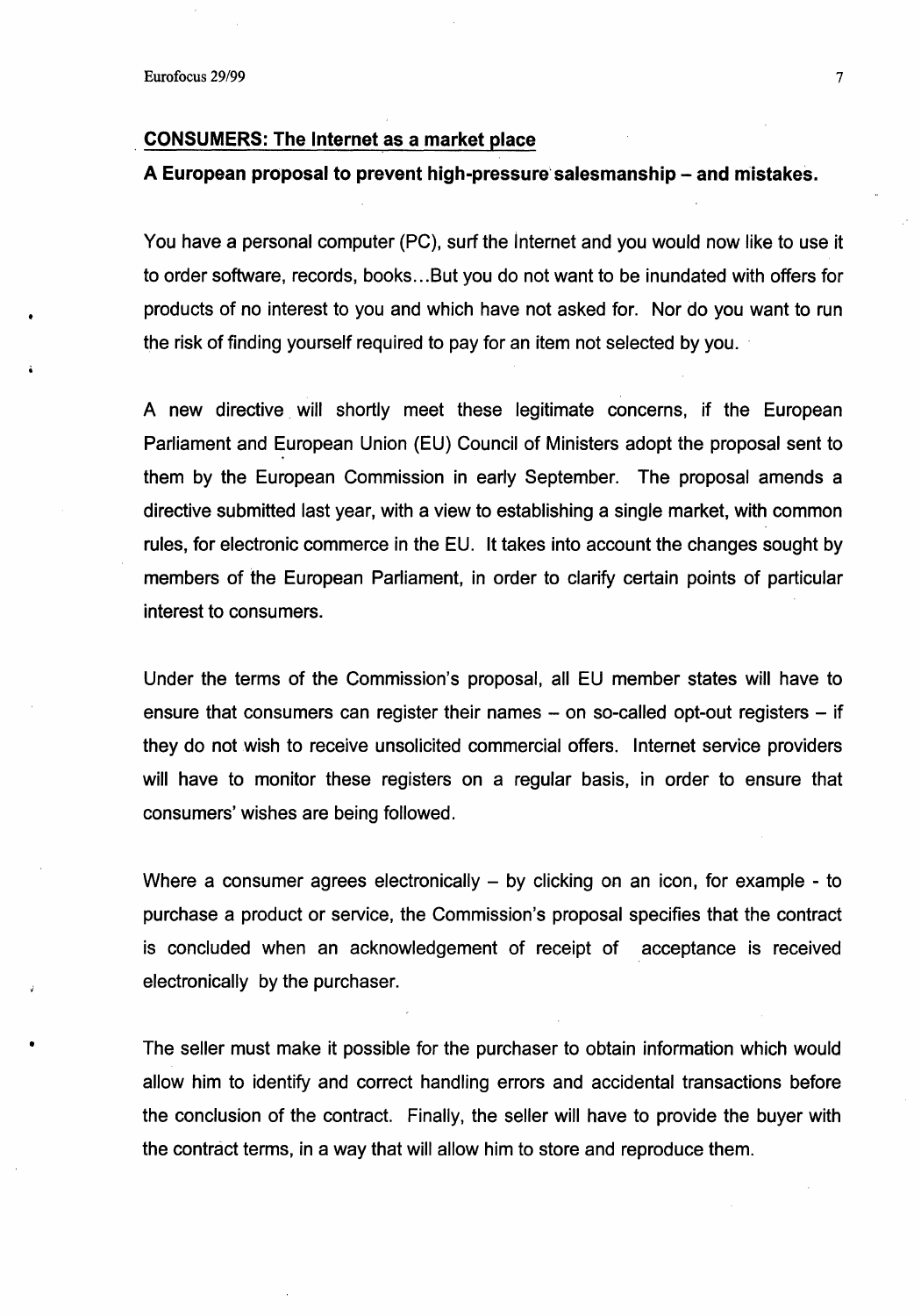# UNEMPLOYMENT: Some 300,000 fewer unemployed people in July ...

### ...when the unemployment rate fell to 9.3%, as against 9.4% in June.

After staying level for 'three months, the European Union (EU) unemployment rate fell in July to 9.3%, as against 9.4% the previous month, according to Eurostat, the EU's statistical office, which released these figures in early September. It put at 15.8 million the number of people' who were unemployed in July, on the basis of International Labour Office criteria. This represented a fall of some 300,000 as compared to June.

Luxembourg continued to enjoy the lowest unemployment rate in the EU in July, with 2.8%. It was followed by the Netherlands (3.2% in June), Austria (4.3%), Portugal (4.5%), Denmark  $(4.5\%$  in June), the UK  $(6.1\%$  in May), Ireland  $(6.7\%)$ , Sweden  $(6.8\%)$ , Belgium  $(9\%)$  and Germany  $(9.1\%)$ . Countries with unemployment rates above the EU average included Finland (9.8%), France (11%), Italy (12% in April) and Spain (15.9%). Information on Greece remained unavailable.

### INFLATION: Price increases accelerated slightly in July ...

# . .. to 1.1% in both the euro zone and the EU as a whole.

Price rises gathered pace in July in the European Union (EU), rising to 1.1% on an annualized

basis in both the 11-nation euro area\* - where it stood at 0.9% in July  $-$  and the EU as a

whole  $-$  as against 1% in June. However, the inflation rate this July was below the level

recorded in July, 1998, when it stood at 1.4% for the EU, according to a recent report by Eurostat, the EU's statistical office.

Inflation in the EU is now highest in Spain  $(2.1\%)$ . It is followed by Denmark  $(2\%)$ , Ireland and Portugal (1.9%), Greece and the Netherlands (1.8%), Italy (1.7%), Finland  $(1.4\%)$  and the UK  $(1.3\%)$ . Countries with inflation rates below the EU average include Belgium  $(0.7\%)$ , Germany  $(0.6\%)$ , France  $(0.4\%)$ , Austria  $(0.3\%)$  and Sweden (0.2%). In Luxembourg, the price index fell by 0.3%.

\* Austria, Belgium, Finland, France, Germany, Ireland, Italy, Luxembourg, the Netherlands, Portugal and Spain.